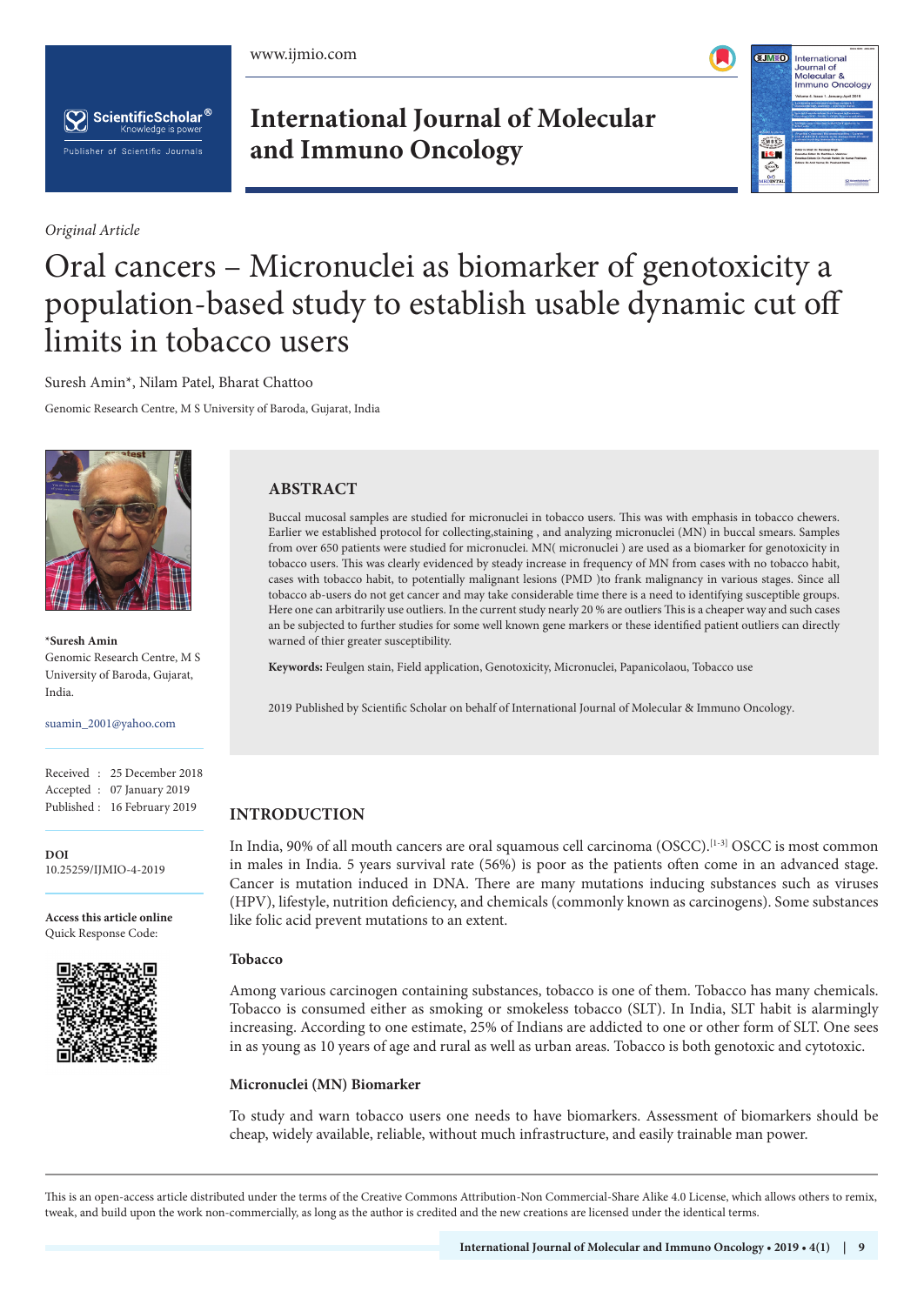Presence of MN in the cell cytoplasm and an increasing number of cells with MN are studied extensively by many groups. In 1998 and 2008 in an international collaborative study (human micronuclei [HUMN]),<sup>[4,5]</sup> over 30 laboratories in over 30 countries participated, and one of the conclusions was that MN in buccal smears is a useful marker to study the genotoxic effect of tobacco abuse.

Tobacco abuse induces in many cases pre-cancer or potentially malignant disease (PMD). These oral submucous fibrosis, leukoplakia, and erythroplakia are clinical conditions.

The assessment of MN in exfoliated cells to study genotoxicity, cytotoxicity is a promising tool for the study of epithelial carcinogens.[2,4]

There are several papers that show the utility of buccal MN in screening in oral cancers and pre-cancers.<sup>[2-11]</sup> There is an international collaborative study on HUMN.[4,5] In HUMN study, over 30 laboratories participated as collaborative laboratory. Every year there is an increasing number of papers and labs adopting MN studies.<sup>[5]</sup>

#### **SLT and Need for Biomarker**

At present, there is alarmingly widespread usage of many varieties of SLT such as - Gutka, Kaini, Mava, and Snus. The habit is seen in India as well as in neighboring Southeast Asia countries such as Bangladesh, Sri Lanka, Indonesia, and Thailand. The SLT habit is both rural and urban and increasingly seen in younger age groups, school-going children. One sees the habit in poor working class women too.

Importance of MN has been well recognized in the study of cytotoxicity and genotoxicity.[2,3,6-8]

Since the use of tobacco is known to be genotoxic<sup>[4]</sup> and cytotoxic, we need to objectively forewarn tobacco users. This is easier said than done. In spite of massive campaigns, the use has not abetted but is seen to be increasing, particularly in the rise of SLT users.

To study these adverse effects of toxic chemicals, one needs to have a surrogate marker of biomarkers. A biomarker has been defined as a characteristic that is objectively measured and evaluated as an indicator of a normal biological process, pathogenic processes or pharmacological responses to therapeutic intervention or other health-care interventions.<sup>[5]</sup> MN as a biomarker in cancer research has been part of the international collaborative study.<sup>[4,5]</sup>

#### **MATERIALS AND METHODS**

#### **Selection of Patients**

Ethics committee permission was taken from Medical College Baroda and Medical College Karamsad. Patients coming to OPD clinic of teaching hospitals were asked about tobacco habit (SLT) and were randomly selected, and permission to take buccal smear was asked. Most patients come from in and around Vadodara and Anand, Gujarat. They came from rural, poor, and educationally poor background. We have consciously tried not to include smokers. There is a standard form for information on patients, and this is to be filled and submitted with samples. Collection

protocol, staining, and examination were done as per the previous paper.[1]

Ten codes were arbitrarily adopted. Code 0 meant no clinical lesion and no h/o tobacco usage. Code 1–3 represented no clinical lesions but the duration of habit 5 years, 5–10 years, and more than 10 years. Code 4–6 represented clinical disease. Code 4 - SMF of various grades, Code 5 - is leukoplakia, Code 6 - associated erythroplakia. Code 7–9 was for clinically malignant. Code 7 - was for clinically suspicious malignancy, Code 8 - was for clinically malignant, Code - 9 was for clinically malignant with metastatic nodes. Code 10 was melanoplakia and other lesions.



Figure 1: Micronuclei index, in people with no tobacco habit - (code 0), tobacco habit with potentially malignant lesions (code 4–6) and frank cancer in various stages (code 7–9)



Figure 2: Mean micronuclei index for various age groups (no tobacco habit)



**Figure 3:** Tobacco habit duration and micronuclei



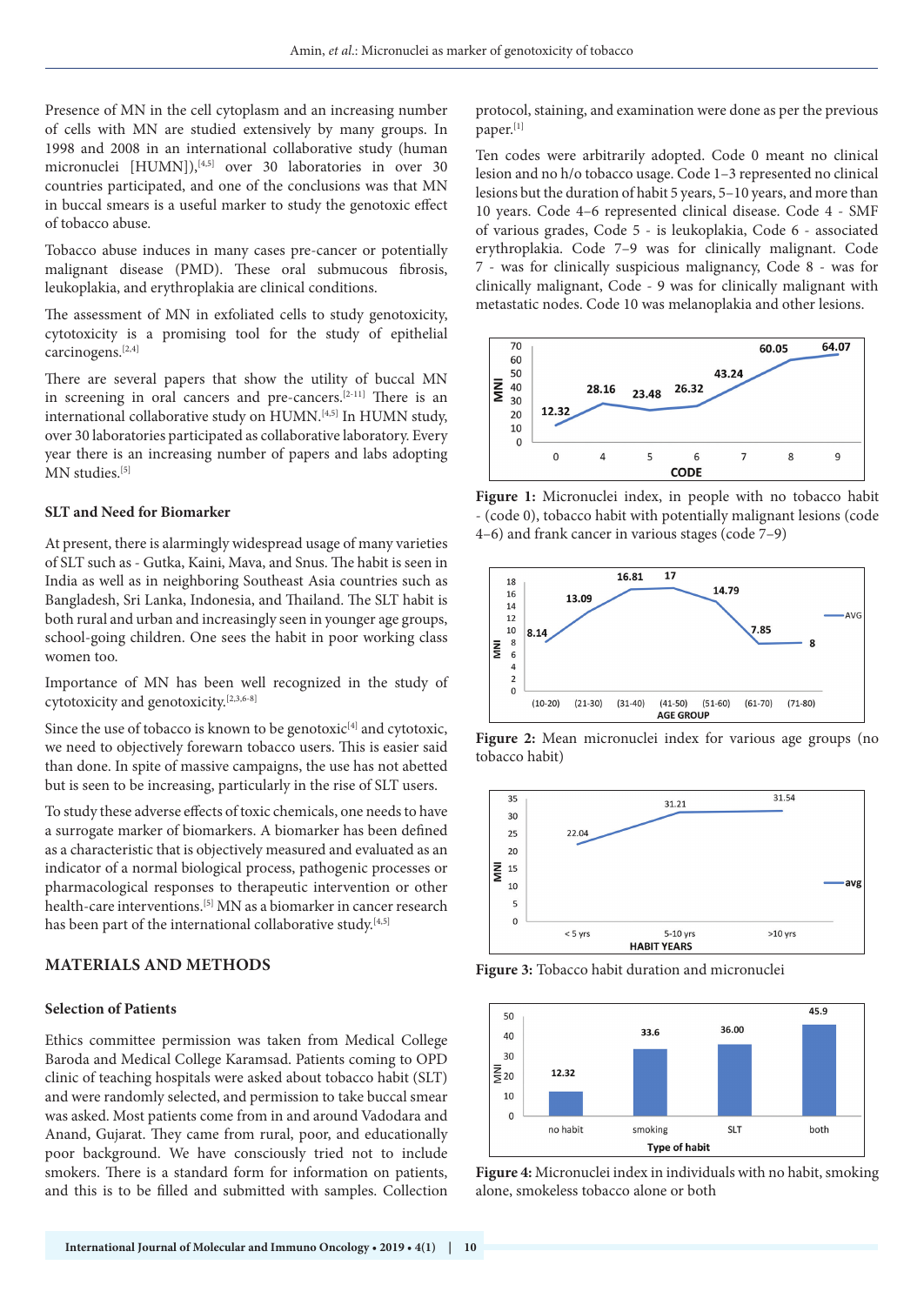Amin, *et al*.: Micronuclei as marker of genotoxicity of tobacco

| <b>Table 1:</b> MNI data stratified by code |          |              |                |             |                 |                               |
|---------------------------------------------|----------|--------------|----------------|-------------|-----------------|-------------------------------|
| <b>SR No</b>                                | Code     | <b>Total</b> | Mean $MN/1000$ | $1$ SD/2 SD | Range           | Number of cases above $>2$ SD |
|                                             | $\Omega$ | 73           | 12.32          | 10.83/21.66 | $1.49 - 23.15$  | 8                             |
|                                             |          | 56           | 17.91          | 12.57/25.14 | 5.34-30.48      | 10                            |
| 3                                           |          | 10           | 14.0           | 7.7/15.4    | $6.3 - 21.7$    | 4                             |
| 4                                           |          | 25           | 27.67          | 17.22/34.44 | 10.44-44.88     |                               |
| 5                                           | 4        | 97           | 28.57          | 15.66/31.32 | 12.87-44.19     | 30                            |
| 6                                           |          | 103          | 23.42          | 17.12/34.24 | $6.3 - 40.54$   | 14                            |
|                                             | 6        | 39           | 27             | 25.26/50.52 | $1.7 - 52.26$   | 4                             |
| 8                                           |          | 58           | 47.63          | 24.98/49.96 | $22.65 - 72.61$ | 24                            |
| 9                                           | 8        | 22           | 48.13          | 31.63/63.22 | 16.52–79.74     |                               |
| 10                                          | 9        | 23           | 51.14          | 45.49/90.98 | 15.91-106.89    |                               |
| 11                                          | 10       | 132          | 21.45          | 14.21/28.42 | $7.2 - 35.66$   | 27                            |
|                                             | Total    | 638          |                |             |                 | 146                           |
| MNI: Micronuclei index                      |          |              |                |             |                 |                               |

#### **Acquisition of Picture and Data Analysis**

Trinocular light microscope with Magcam camera and MagVision software with picture acquisition facility was used for the study. First, one uses ×10 objectives to locate the appropriate field of interest and then used ×40 for the picture acquisition and with standard zigzag fashion and so as not repeats the same field. Images, thus, acquired are saved in the respective folders for further analysis and MN counting, recounting.

#### **RESULTS**

There is the evident rise of MN [Figure 1 and Table 1] - from no habit and no lesion to PMD lesions and frank malignancy in different stages.

The data show that the frequency of MN increases with age, and then declines by the 6<sup>th</sup> decade as shown in Figure 2.

It appears that tobacco damage as evidenced by MN plateaus of after 10 years as seen in Figure 3.

Data in Figure 4 shows that the habit of smokeless tobacco, as well as smoking, potentiates nuclear damage, with a synergistic effect in those with both habits.

#### **DISCUSSION**

#### **How are MN Formed?**

MN are small extranuclear DNA particles formed when chromosome fragments in dividing cells do not get incorporated in the nucleus of a daughter cell.<sup>[5]</sup> This may arise from unrepaired dsDNA break, suggesting that repair pathways may have become errant. Malsegregation of the whole chromosome can occur during anaphase, and this can be due to hypomethylation of cysteine in centromeric and pre-centromeric repeat sequences. In oral mucosa, the squamous epithelium is 6–7 layers. Damage due to tobacco occurs in a basal layer which has dividing cells. MN forms due to lack of integration in a single nucleus occur here, and subsequently, these cells migrate upward. During migration, some cells die and fail to reach up. One counts MN in these superficial shedded cells. There are several techniques to stain MN.<sup>[11,12]</sup> These are either DNA specific (Feulgen, fluorescent

acridine orange, 4,6- diamini2-phenylindole, propidium iodide, and FISH - centromere, tubulin) or nonspecific such as Geimsa, H and E, May Grunewald, and Papanicolaue (PAP). There are comparative studies between the two types of stain. Results may vary, but it cannot be overemphasized that collection and procedures in processing matter highly.<sup>[1]</sup> There are many chromatin bodies in various stages in the cytoplasm. The combined criteria of Heddle and Countryman (1976) and Tolbert's *et al*. [7] are what we have considered to characterize MN.

Tobacco abuse is widespread in India and South East Asia. For any technique that one wants to propagate on a wider scale, it has to be low capital intensive, reproducible at the hands of average skilled technicians, technologically reliable, affordable, and useful. MN has been used to study the cytotoxic and genotoxic effect of various substances; this is as a research tool at present. We recommend that optimal use of MNI would not be for diagnostic of early cancer, but rather for screening purposes.

As is known all tobacco chewers and smokers do not get cancer. All oral cancer cases cannot be attributed to tobacco. Some OSCC does not have a history of tobacco usage. Equally true is large number of people with OSCC cases having a history of tobacco. Is it possible to use molecular markers in selected cases. One option is to use MN index (MNI), to narrow down selection.

Like all screening, the results are pointers and have to be used judiciously. So far buccal MN screening, as epidemiology, sociology, and clinical diagnostic laboratory tool have not been widely adopted. Papanicolaou (popularly known as PAP stain) has been widely accepted and used for cervical cancer screening. This can be adopted for oral cytology screening as we have shown previously. This is particularly so in oral lesions related to tobacco (smoking, chewing, and even in snuff users). The studies, however, vary in many details, consistency, and rarely taking a sample size of over 100. One needs to establish a range for various groups and geographic area. In most studies, this is insufficient for using as comparative guidelines in clinical practice.

Table 1 and Figure 1 show clear evidence of rising MNI from no tobacco users to PMD (pre-cancer) to cancer in various stages. If one uses 2 SD values for MNI then we can narrow down our focus on these people - for motivation to quitting as well as subject them to panel of established molecular markers.[13-16] MNI could also be